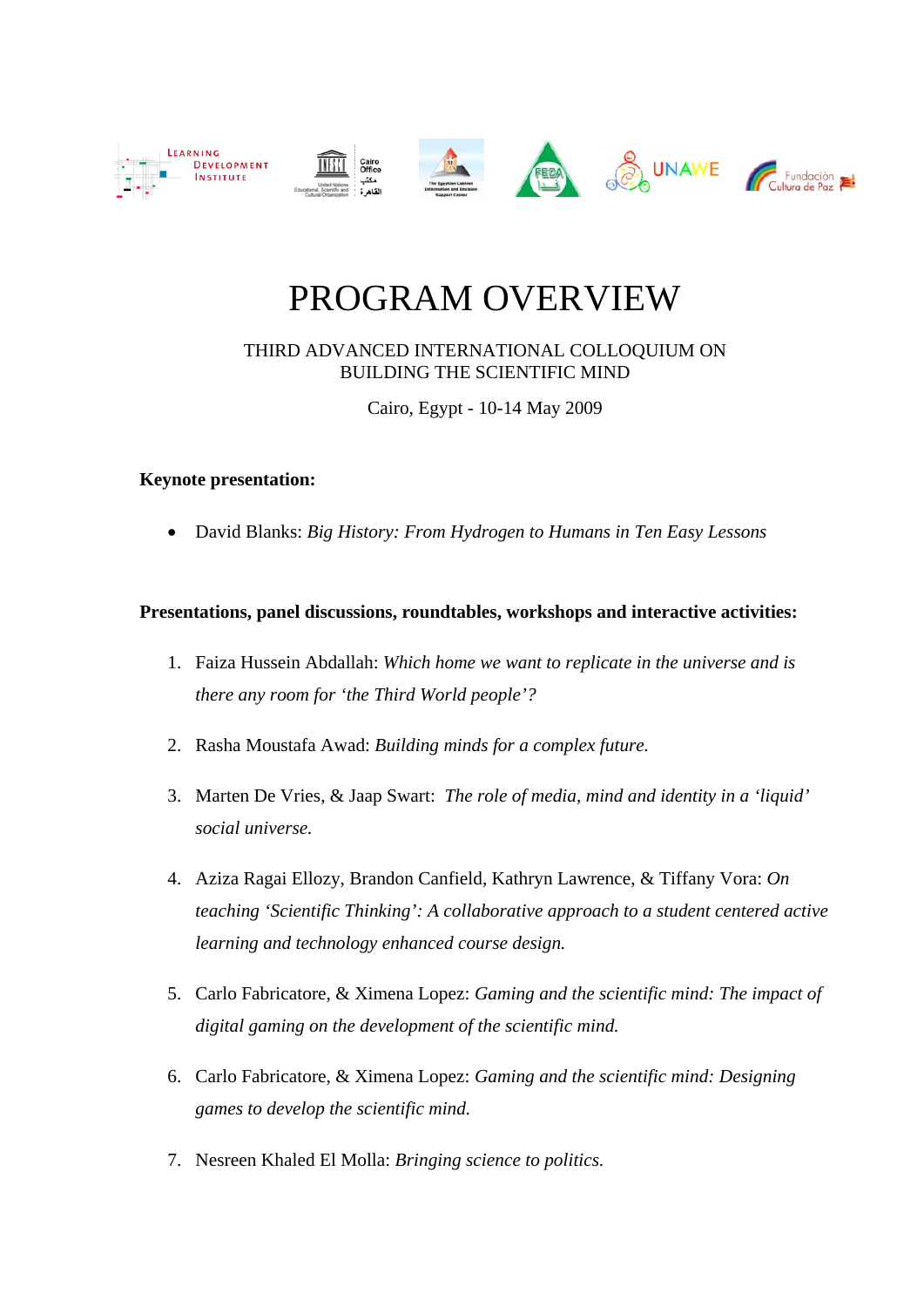- 8. Martin Gardiner: *Arts, language, purposeful action, development of consciousness, and development of the scientific mind: Implications for education and for sustainable human life.*
- 9. Jennifer Gidley: *The evolving scientific mind through a transdisciplinary lens.*
- 10. Paul Grobstein, & Benjamin Olshin: *Looking for new ways of making sense of the universe and the place of humans in it: Foundational and non-foundational thought.*
- 11. Gary Hampson: *Enriching the academic mind through deepening the scholarship of integration.*
- 12. Arthur Jordan: *Approaches to the explanation and learning of scientific studies for non-science stakeholders.*
- 13. Elizabeth Jordan, & Marion Porath: *Problem-oriented approaches to teaching and learning across disciplines.*
- 14. Jinan Kopadully: *Indigenous games: A natural way of awakening the senses and knowing the world.*
- 15. Roy McWeeny: *Roundtable on science publishing in Africa: Problems of printing and distribution.*
- 16. Marion Porath, & Krista Fogel: *Developing young scientific minds: The role of the arts.*
- 17. Shahinaz Ibrahim Mekheimar: *Health promotion and raising critical awareness with special emphasis on qualitative research.*
- 18. Shahinaz Ibrahim Mekheimar: *The socio demographic and some personal characteristics of those who value imagination as a quality that children can be encouraged to learn at home, in Egypt. A descriptive study.*
- 19. John Van Breda: *Building the scientific mind across the disciplinary divide why deconstructing and reconstructing the 'social' is important.*
- 20. Jan Visser: *The scientific mind: Why should we care?*